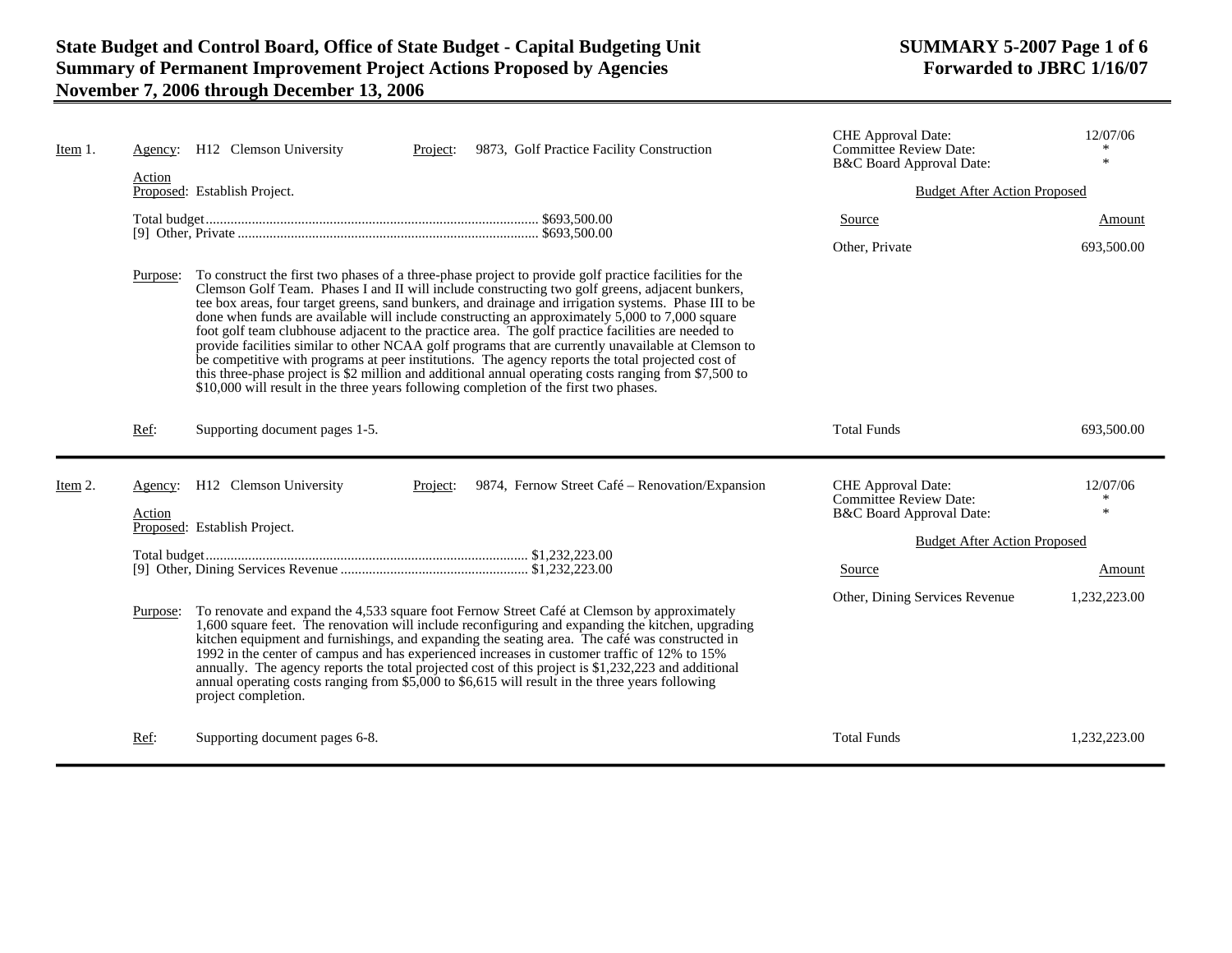| Item 3. | Action   | Agency: H12 Clemson University<br>9875, Computer Center UPS System Replacement<br>Project:<br>Proposed: Establish Project.                                                                                                                                                                                                                                                                                                                                                                                                                                                                                                                                                                                                                                                                                                                                              | <b>CHE</b> Approval Date:<br>Committee Review Date:<br>B&C Board Approval Date: | 12/08/06<br>$\ast$         |
|---------|----------|-------------------------------------------------------------------------------------------------------------------------------------------------------------------------------------------------------------------------------------------------------------------------------------------------------------------------------------------------------------------------------------------------------------------------------------------------------------------------------------------------------------------------------------------------------------------------------------------------------------------------------------------------------------------------------------------------------------------------------------------------------------------------------------------------------------------------------------------------------------------------|---------------------------------------------------------------------------------|----------------------------|
|         |          |                                                                                                                                                                                                                                                                                                                                                                                                                                                                                                                                                                                                                                                                                                                                                                                                                                                                         | <b>Budget After Action Proposed</b>                                             |                            |
|         |          |                                                                                                                                                                                                                                                                                                                                                                                                                                                                                                                                                                                                                                                                                                                                                                                                                                                                         | Source                                                                          | Amount                     |
|         |          |                                                                                                                                                                                                                                                                                                                                                                                                                                                                                                                                                                                                                                                                                                                                                                                                                                                                         | Other, Maintenance, Renovation and<br>Repair                                    | 500,000.00                 |
|         | Purpose: | To replace the Uninterruptible Power Supply (UPS) system for Clemson's central computer system<br>at the Research Park in Pendleton. The work will include replacing the current UPS system with a<br>larger one in another part of the Computer Center, requiring renovations to accommodate the new<br>system including new walls and air conditioning. This is necessary because the old system must<br>continue operating until installation of the new system is complete. The current UPS system is<br>original to the 20 year-old building, is no longer supported by the manufacturer, is undersized, and<br>failed in the spring, resulting in the state's entire Medicare/Medicaid system going down. The<br>agency reports the total projected cost of this project is \$1,315,000 and no additional annual<br>operating costs will result from the project. | Other, Operating Revenue                                                        | 815,000.00                 |
|         | Ref:     | Supporting document pages 9-11.                                                                                                                                                                                                                                                                                                                                                                                                                                                                                                                                                                                                                                                                                                                                                                                                                                         | <b>Total Funds</b>                                                              | 1,315,000.00               |
|         |          |                                                                                                                                                                                                                                                                                                                                                                                                                                                                                                                                                                                                                                                                                                                                                                                                                                                                         |                                                                                 |                            |
| Item 4. | Agency:  | P20 Clemson PSA<br>9538, Baruch Institute – Office/Lab Building<br>Project:<br>Construction                                                                                                                                                                                                                                                                                                                                                                                                                                                                                                                                                                                                                                                                                                                                                                             | <b>CHE</b> Approval Date:<br><b>Committee Review Date:</b>                      | Not req'd<br>$\ast$        |
|         | Action   | Proposed: Increase budget from \$5,000,000.00 to \$5,610,000.00                                                                                                                                                                                                                                                                                                                                                                                                                                                                                                                                                                                                                                                                                                                                                                                                         | B&C Board Approval Date:                                                        |                            |
|         | (Add     | \$610,000.00 [9] Other, PSA Operating)                                                                                                                                                                                                                                                                                                                                                                                                                                                                                                                                                                                                                                                                                                                                                                                                                                  | <b>Budget After Action Proposed</b>                                             |                            |
|         |          |                                                                                                                                                                                                                                                                                                                                                                                                                                                                                                                                                                                                                                                                                                                                                                                                                                                                         | Source                                                                          | Amount                     |
|         | Purpose: | To revise the scope to construct a new 10,600 square foot office/lab building and renovate the<br>existing 7,750 square foot facility at Clemson's Baruch Institute in Georgetown. The additional<br>work will include renovating two labs in the existing building to accommodate the research needs<br>of two new researchers and adding fire protection to the construction of the new building located at<br>this remote site. The agency reports the total projected cost of this project is \$5,610,000 and no<br>additional annual operating costs will result from this request.                                                                                                                                                                                                                                                                                | Capital Reserve Fund<br>Other, PSA Operating                                    | 5,000,000.00<br>610,000.00 |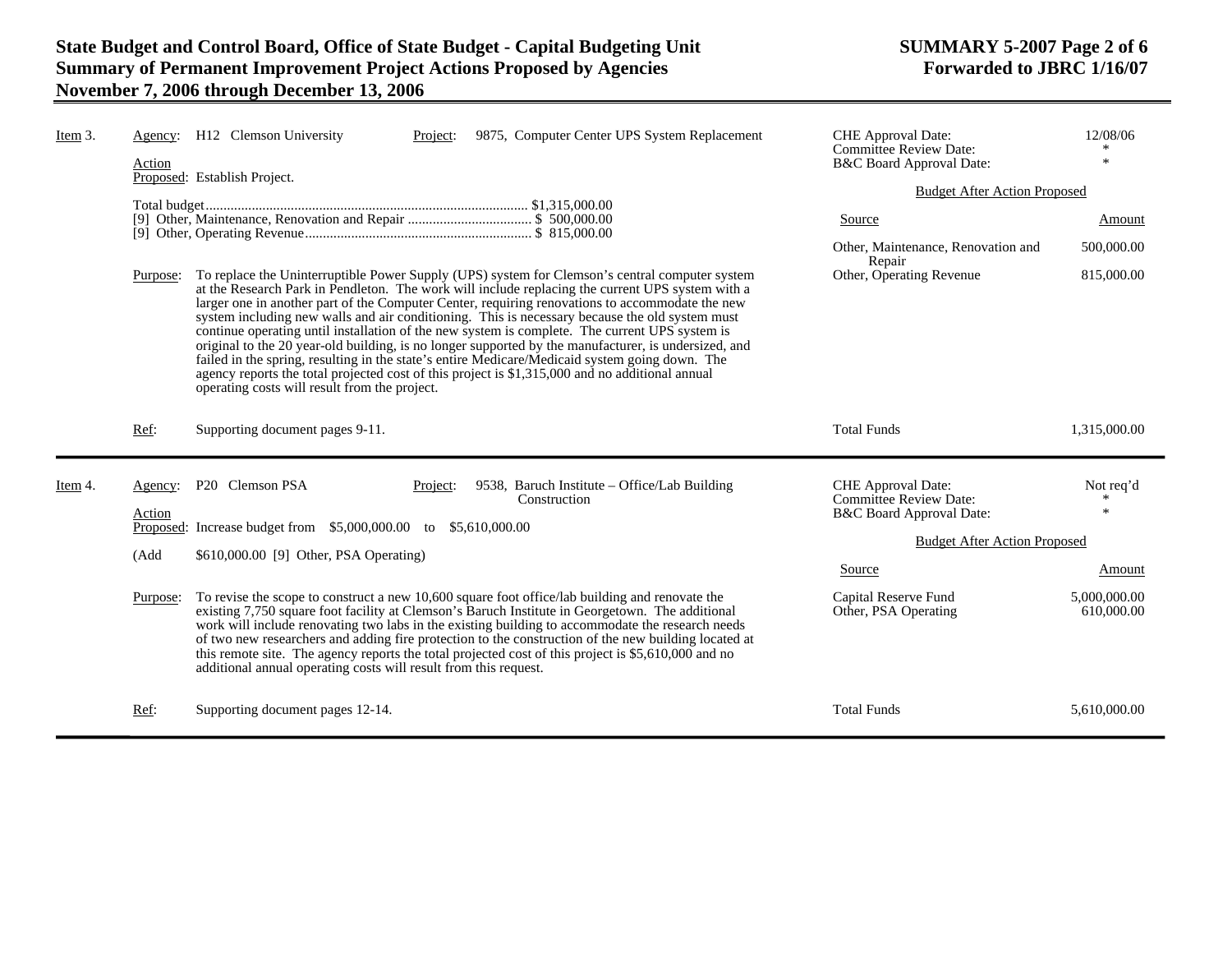| Item 5. | Agency:<br>Action | H <sub>27</sub> USC – Columbia<br>9998, Energy Performance Contract Implementation -<br>Project:<br>Phases I and II                                                                                                                                                                                                                                                                                                                                                                                                                                                                             | CHE Approval Date:<br><b>Committee Review Date:</b><br>B&C Board Approval Date:                                                                                                           | 12/05/06<br>×                                                               |
|---------|-------------------|-------------------------------------------------------------------------------------------------------------------------------------------------------------------------------------------------------------------------------------------------------------------------------------------------------------------------------------------------------------------------------------------------------------------------------------------------------------------------------------------------------------------------------------------------------------------------------------------------|-------------------------------------------------------------------------------------------------------------------------------------------------------------------------------------------|-----------------------------------------------------------------------------|
|         |                   | Proposed: Increase budget from \$54,905,160.00 to \$56,405,160.00                                                                                                                                                                                                                                                                                                                                                                                                                                                                                                                               | <b>Budget After Action Proposed</b>                                                                                                                                                       |                                                                             |
|         | (Add              | \$1,500,000.00 [9] Other, State Treasurer's Master Lease)                                                                                                                                                                                                                                                                                                                                                                                                                                                                                                                                       | Source                                                                                                                                                                                    | Amount                                                                      |
|         | Purpose:          | To install an emission control system on the new Bio-Mass energy facility under construction at<br>USC. The work will include installing an emission control system on the exhaust stack to further<br>reduce particulate emissions to meet new EPA requirements. The Bio-Mass facility was properly<br>permitted by DHEC when construction began, but new, more stringent air quality rules adopted by<br>EPA now apply to the facility. The agency reports the total projected cost of this project is<br>\$56,405,160 and no additional annual operating costs will result from the project. | <b>Institution Bonds</b><br>Other, State Treasurer's Master Lease<br>Other, State Energy Office Loan<br>Other, Grant Funding<br>Other, Research University<br><b>Infrastructure Bonds</b> | 3,349,194.00<br>49,295,639.00<br>1,000,000.00<br>249,000.00<br>2,511,327.00 |
|         | Ref:              | Supporting document pages 15-17.                                                                                                                                                                                                                                                                                                                                                                                                                                                                                                                                                                | <b>Total Funds</b>                                                                                                                                                                        | 56,405,160.00                                                               |
| Item 6. | Agency:<br>Action | H27 USC - Columbia<br>6036, 707 Catawba Street/350 Wayne Street Acquisition<br>Project:<br>Proposed: Establish Project.                                                                                                                                                                                                                                                                                                                                                                                                                                                                         | <b>CHE</b> Approval Date:<br><b>Committee Review Date:</b><br>B&C Board Approval Date:                                                                                                    | 11/29/06<br>$\ast$                                                          |
|         |                   |                                                                                                                                                                                                                                                                                                                                                                                                                                                                                                                                                                                                 | <b>Budget After Action Proposed</b>                                                                                                                                                       |                                                                             |
|         |                   |                                                                                                                                                                                                                                                                                                                                                                                                                                                                                                                                                                                                 | Source                                                                                                                                                                                    | Amount                                                                      |
|         | Purpose:          | To cover the cost of an appraisal, environmental study, building condition assessment and other<br>investigative studies required to adequately evaluate property. USC is considering the purchase of<br>approximately four acres of land with two warehouses, totaling approximately 60,000 square feet,<br>to provide for future campus development. The agency reports the total projected cost of the<br>project will likely exceed \$4 million and no additional annual operating costs will result from this<br>request.                                                                  | Other, Institutional Capital Project Fund                                                                                                                                                 | 20,000.00                                                                   |
|         | Ref:              | Supporting document pages 18-21.                                                                                                                                                                                                                                                                                                                                                                                                                                                                                                                                                                | <b>Total Funds</b>                                                                                                                                                                        | 20,000.00                                                                   |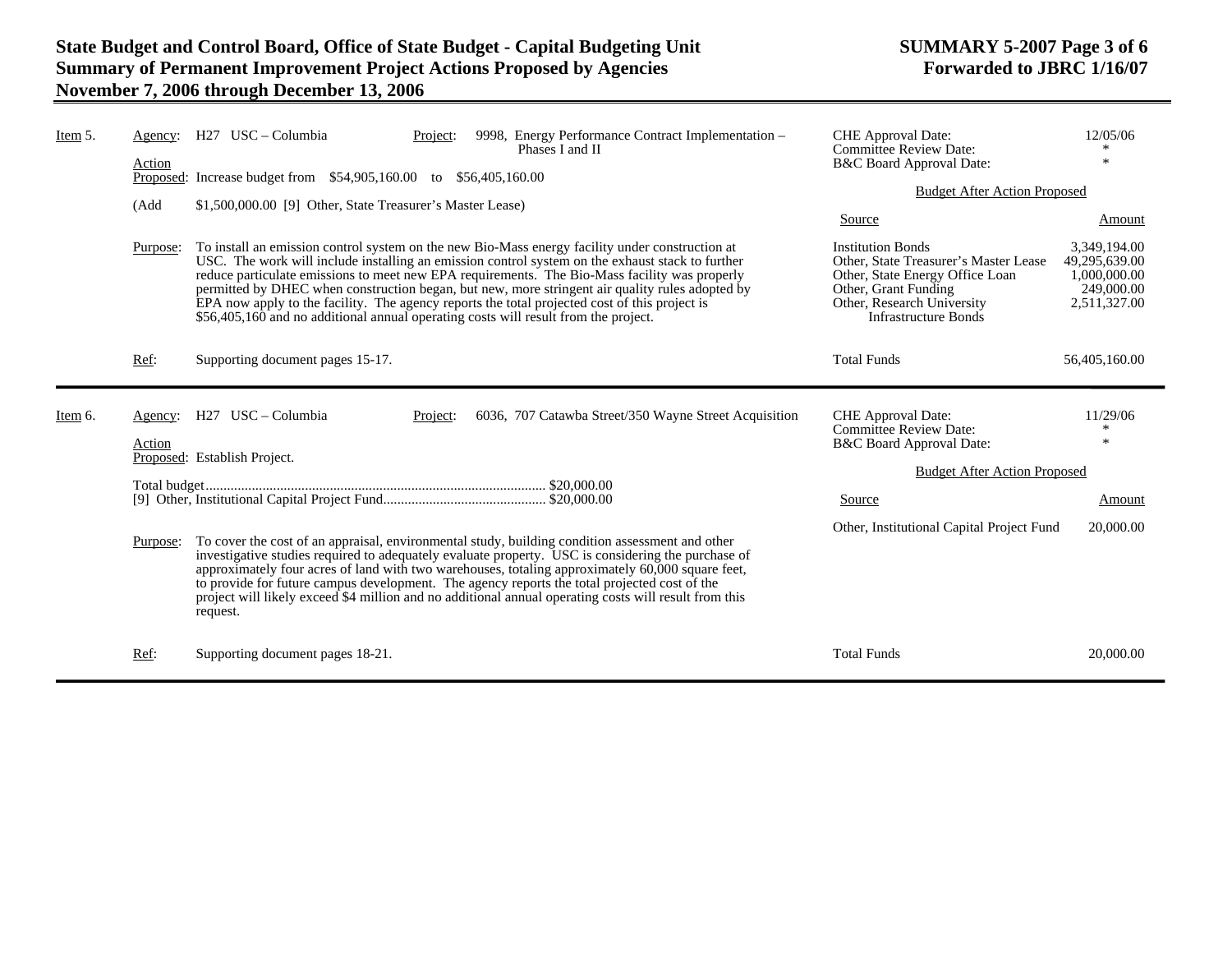| Item 7. | Agency:<br>Action | H51 Medical University                                          | 9780, Parking Garage Elevator Addition<br>Project:                                                                                                                                                                                                                                                                                                                                                                                                                                                                                                                                                                                                                                                                                                                                                                                                                                                              | <b>CHE</b> Approval Date:<br><b>Committee Review Date:</b><br>B&C Board Approval Date: | 12/12/06<br>$\ast$      |
|---------|-------------------|-----------------------------------------------------------------|-----------------------------------------------------------------------------------------------------------------------------------------------------------------------------------------------------------------------------------------------------------------------------------------------------------------------------------------------------------------------------------------------------------------------------------------------------------------------------------------------------------------------------------------------------------------------------------------------------------------------------------------------------------------------------------------------------------------------------------------------------------------------------------------------------------------------------------------------------------------------------------------------------------------|----------------------------------------------------------------------------------------|-------------------------|
|         |                   | Proposed: Increase budget from \$800,000.00 to \$1,600,000.00   | <b>Budget After Action Proposed</b>                                                                                                                                                                                                                                                                                                                                                                                                                                                                                                                                                                                                                                                                                                                                                                                                                                                                             |                                                                                        |                         |
|         | (Add              | \$800,000.00 [9] Other, Parking Revenue)                        |                                                                                                                                                                                                                                                                                                                                                                                                                                                                                                                                                                                                                                                                                                                                                                                                                                                                                                                 | Source                                                                                 | Amount                  |
|         | Purpose:          | completion.                                                     | To cover the increased estimated cost to construct an additional elevator tower on the south side of<br>the Ashley-Rutledge Parking Garage at MUSC. As design developed, the need for an elevator<br>lobby on each of the eight levels was identified to comply with the International Building Code.<br>This requirement doubled the size of the addition and affected underground tank relocation. An<br>outside canopy will also be constructed to shield pedestrians from inclement weather. The<br>additional elevator tower on the south side is needed to serve MUSC's hospitals, clinics and<br>Rutledge Tower as the volume of pedestrian traffic and eight parking levels have overwhelmed the<br>existing elevator. The agency reports the total projected cost of this project is \$1,600,000 and<br>additional annual operating costs of \$10,000 will result in the three years following project | Other, Parking Revenue                                                                 | 1,600,000.00            |
|         | Ref:              | Supporting document pages 22-24.                                |                                                                                                                                                                                                                                                                                                                                                                                                                                                                                                                                                                                                                                                                                                                                                                                                                                                                                                                 | <b>Total Funds</b>                                                                     | 1.600.000.00            |
| Item 8. | Agency:<br>Action | H51 Medical University                                          | 9785, Parking Garage II Structural Repairs<br>Project:                                                                                                                                                                                                                                                                                                                                                                                                                                                                                                                                                                                                                                                                                                                                                                                                                                                          | CHE Approval Date:<br><b>Committee Review Date:</b><br>B&C Board Approval Date:        | 12/07/06<br>∗<br>$\ast$ |
|         |                   | Proposed: Establish Project.                                    |                                                                                                                                                                                                                                                                                                                                                                                                                                                                                                                                                                                                                                                                                                                                                                                                                                                                                                                 | <b>Budget After Action Proposed</b>                                                    |                         |
|         |                   |                                                                 |                                                                                                                                                                                                                                                                                                                                                                                                                                                                                                                                                                                                                                                                                                                                                                                                                                                                                                                 | Source                                                                                 | Amount                  |
|         | Purpose:          | additional annual operating costs will result from the project. | To make structural repairs to Parking Garage II at the corner of Bee and President Streets at<br>MUSC. The 934-car garage, constructed in 1988, shows structural problems including broken<br>concrete at joints in the drive aisles that moves from the weight of cars, spalled concrete, and<br>cracking on panel edges. A structural consultant hired by MUSC assessed the condition of the<br>parking facility and made recommendations on repairs needed to maintain the structural integrity<br>of the facility. The agency reports the total projected cost of this project is \$1,250,000 and no                                                                                                                                                                                                                                                                                                        | Other, Parking Revenue                                                                 | 1,250,000.00            |
|         | Ref:              | Supporting document pages 25-27.                                |                                                                                                                                                                                                                                                                                                                                                                                                                                                                                                                                                                                                                                                                                                                                                                                                                                                                                                                 | <b>Total Funds</b>                                                                     | 1,250,000.00            |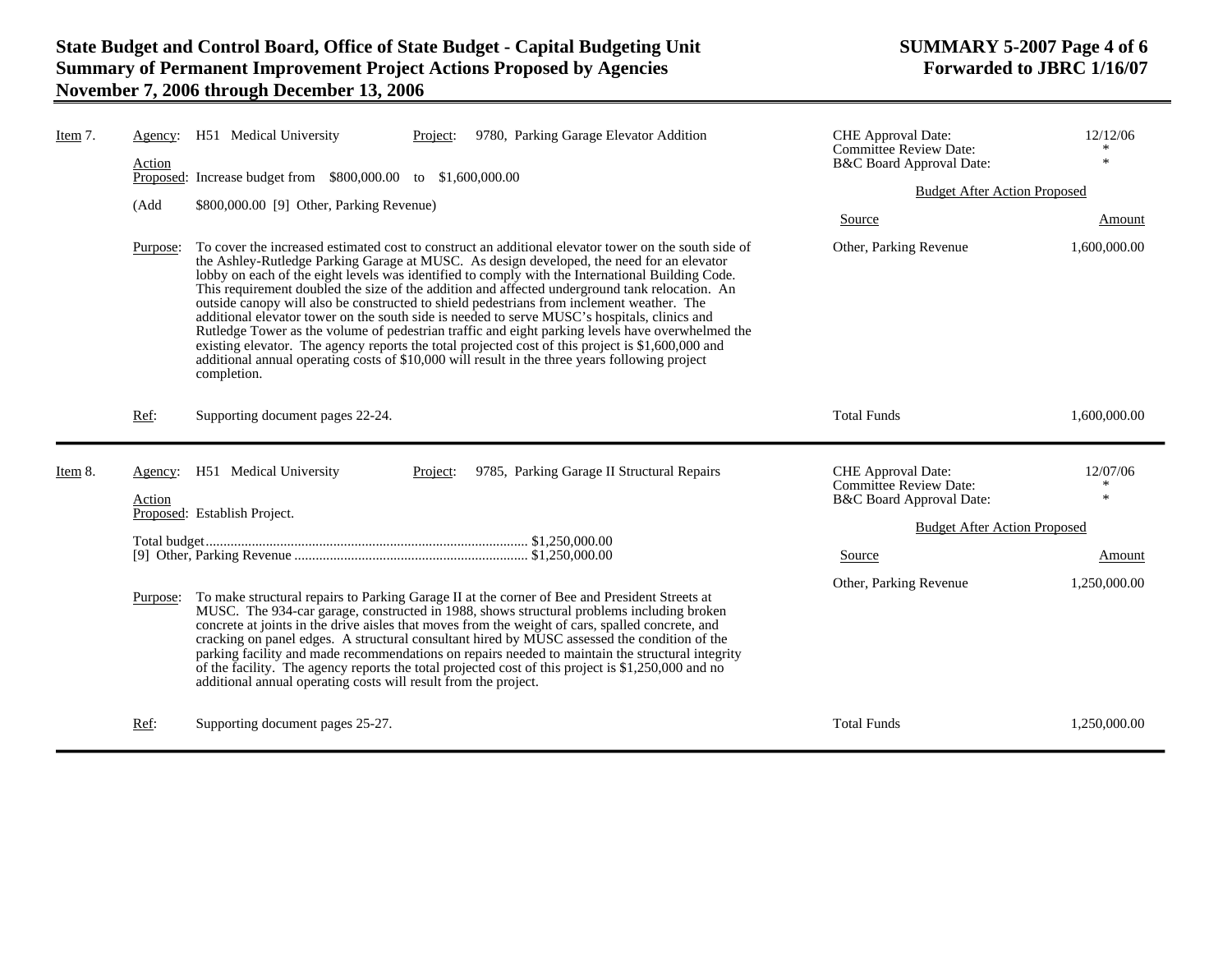| Item 9.  | Agency:<br>Action<br>(Add<br>Purpose: | H59 Tech & Comp Education<br>9912, Trident – Palmer Campus Culinary Arts/Culinary<br>Project:<br>Institute of Charleston Renovation<br>Proposed: Increase budget from \$7,125,000.00<br>to \$9,500,000.00<br>$$2,375,000.00$ [9] Other, Local)<br>To cover design estimates to expand and renovate Building 100 on the Palmer Campus for Trident<br>Tech's Culinary Institute of Charleston. The renovation is needed to provide advanced culinary<br>instruction and continuing education programs to fill the void left by Johnson and Wales' departure<br>from Charleston. Construction costs have increased significantly since the original estimate was<br>developed in 2002. While the project scope has not changed, Trident Tech has adjusted the ratio of<br>renovation to new construction to keep the cost down. This increase will allow the project to be<br>bid to renovate 19,165 square feet and add 3,085 square feet of additional space. The agency<br>reports the total projected cost of this project is \$9,500,000 and additional annual operating costs<br>ranging from \$2,350 to \$9,400 will result in the three years following project completion. | <b>CHE</b> Approval Date:<br><b>Committee Review Date:</b><br>B&C Board Approval Date:<br><b>Budget After Action Proposed</b><br>Source<br>Other, Local<br>Other, Economic Development Bonds | 12/07/06<br>$\ast$<br>Amount<br>2,500,000.00<br>7,000,000.00 |
|----------|---------------------------------------|----------------------------------------------------------------------------------------------------------------------------------------------------------------------------------------------------------------------------------------------------------------------------------------------------------------------------------------------------------------------------------------------------------------------------------------------------------------------------------------------------------------------------------------------------------------------------------------------------------------------------------------------------------------------------------------------------------------------------------------------------------------------------------------------------------------------------------------------------------------------------------------------------------------------------------------------------------------------------------------------------------------------------------------------------------------------------------------------------------------------------------------------------------------------------------|----------------------------------------------------------------------------------------------------------------------------------------------------------------------------------------------|--------------------------------------------------------------|
|          | Ref:                                  | Supporting document pages 28-30.                                                                                                                                                                                                                                                                                                                                                                                                                                                                                                                                                                                                                                                                                                                                                                                                                                                                                                                                                                                                                                                                                                                                                 | <b>Total Funds</b>                                                                                                                                                                           | 9,500,000.00                                                 |
| Item 10. | Agency:<br>Action                     | F03 Budget and Control Board<br>9800, Fire Academy – New Urban Search and Rescue<br>Project:<br><b>Facility Construction</b><br>Proposed: Increase budget from \$1,480,000.00 to \$3,014,198.00                                                                                                                                                                                                                                                                                                                                                                                                                                                                                                                                                                                                                                                                                                                                                                                                                                                                                                                                                                                  | CHE Approval Date:<br><b>Committee Review Date:</b><br>B&C Board Approval Date:                                                                                                              | Not req'd<br>$\ast$                                          |
|          | (Add<br>Purpose:                      | $$1,534,198.00$ [9] Other, Fire Academy Revenues)<br>To cover increased cost estimates to construct a new 18,025 square foot facility to train statewide<br>Urban Search and Rescue teams and store specialized equipment for the Department of Labor,<br>Licensing and Regulation at the State Fire Academy. During the design phase, the agency received<br>additional grants from the US Department of Homeland Security for training and equipment,<br>resulting in the need to construct four additional apparatus bays for storage and adding an                                                                                                                                                                                                                                                                                                                                                                                                                                                                                                                                                                                                                           | <b>Budget After Action Proposed</b><br><b>Source</b><br>Other, Fire Academy Revenues                                                                                                         | Amount<br>3,014,198.00                                       |